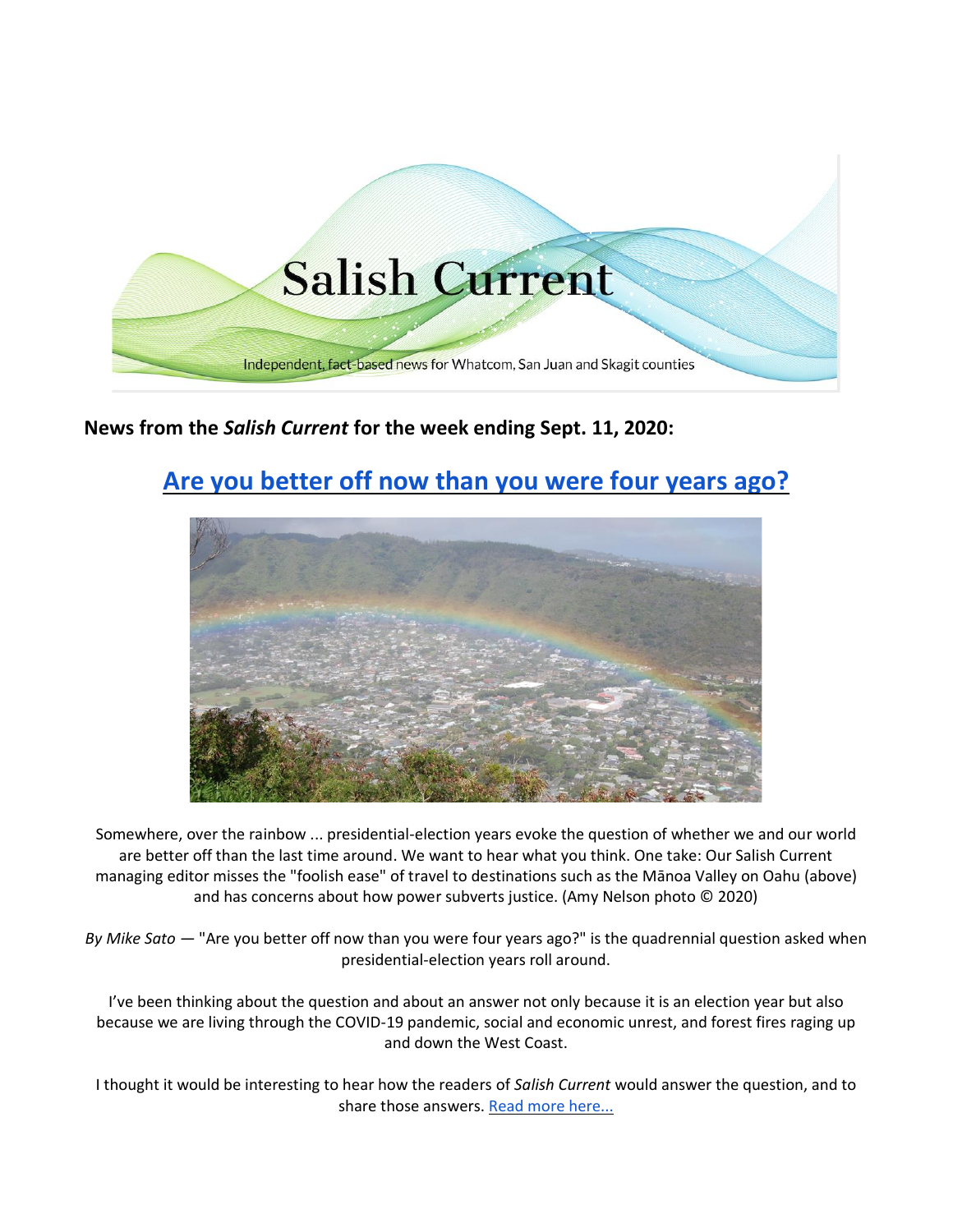\*\*\*

Salish Current *affirms its commitment to work for truth, justice, equality and healing for all people. #SayTheirNames #BlackLivesMatter #NoJusticeNoPeace*

\* \* \*

## **News from around the region:**

#### **Health & Safety**

• About 400 people attended the Skagit County annual Lincoln/Reagan Day Fundraising Gala on Aug. 29 where County Commissioner Ron Wesen, commissioner candidate Peter Browning, state Rep. Carolyn Eslick, state Sen. Ron Muzzall and county party chair Bill Bruch spoke. The gathering violated public health guidelines aimed at reducing the spread of COVID-19, and County Health Officer Howard Leibrand said a gathering of this size is unsafe, regardless of what is done to mitigate the risk. [\(Skagit](https://www.goskagit.com/news/local_news/republican-fundraiser-draws-400/article_9ac5306b-2bde-5976-8f21-edae481bfde4.html)  [Valley Herald/paywall\)](https://www.goskagit.com/news/local_news/republican-fundraiser-draws-400/article_9ac5306b-2bde-5976-8f21-edae481bfde4.html)

#### **Education**

• The Skagit STEM (Science, Technology, Engineering and Mathematics) Network began in 2015 as a partnership between the City of Sedro-Woolley and the Sedro-Woolley School District, and now serves every Skagit County school district. It is now expanding to include school districts in Whatcom, San Juan and Island counties, and while keeping its Skagit focus will be renamed Northwest Washington STEM Network. [\(Skagit Valley Herald/paywall\)](https://www.goskagit.com/news/local_news/stem-program-expands/article_2071de5c-361f-578b-9400-019126e09db4.html)

#### **Government**

- The San Juan County Council unanimously agreed on Aug. 25 to lift the moratorium on marijuana production and processing which has been in place for a year and a half. [\(San Juan Journal\)](https://www.sanjuanjournal.com/news/san-juan-county-adopts-changes-to-marijuana-ordinance/)
- City of Bellingham

The next meeting of the Bellingham City Council is scheduled for Sept. 14, 7 pm. Agenda and information on how to view and participate can be found [here.](https://meetings.cob.org/Documents/ViewDocument/City_Council_Regular_Meeting_2288_Agenda_9_14_2020_7_00_00_PM.pdf?meetingId=2288&documentType=Agenda&itemId=undefined&publishId=undefined&isSection=false)

The City Council's Committee of the Whole meets on Sept. 14 at 3 pm. [Agenda](https://meetings.cob.org/Meetings/ViewMeeting?id=2318&doctype=1) includes:

• City Council Training Proposal - Multicultural Organization Development and Integrating Diversity & Inclusiveness into Your Systems: City Councilmember Hannah Stone has been working with Kimberly Harris, Founder and CEO of Distinctive Voice Consulting in Bellingham, to develop a training for City Councilmembers and City Council Staff. The purpose of this training is to help the Council identify structural policies that create bias. The proposed training is being presented to Council for formal consideration. [\(22753\)](https://meetings.cob.org/Documents/ViewDocument/Agenda%20Bill%2022753.pdf?meetingId=2318&documentType=Agenda&itemId=15962&publishId=17255&isSection=false)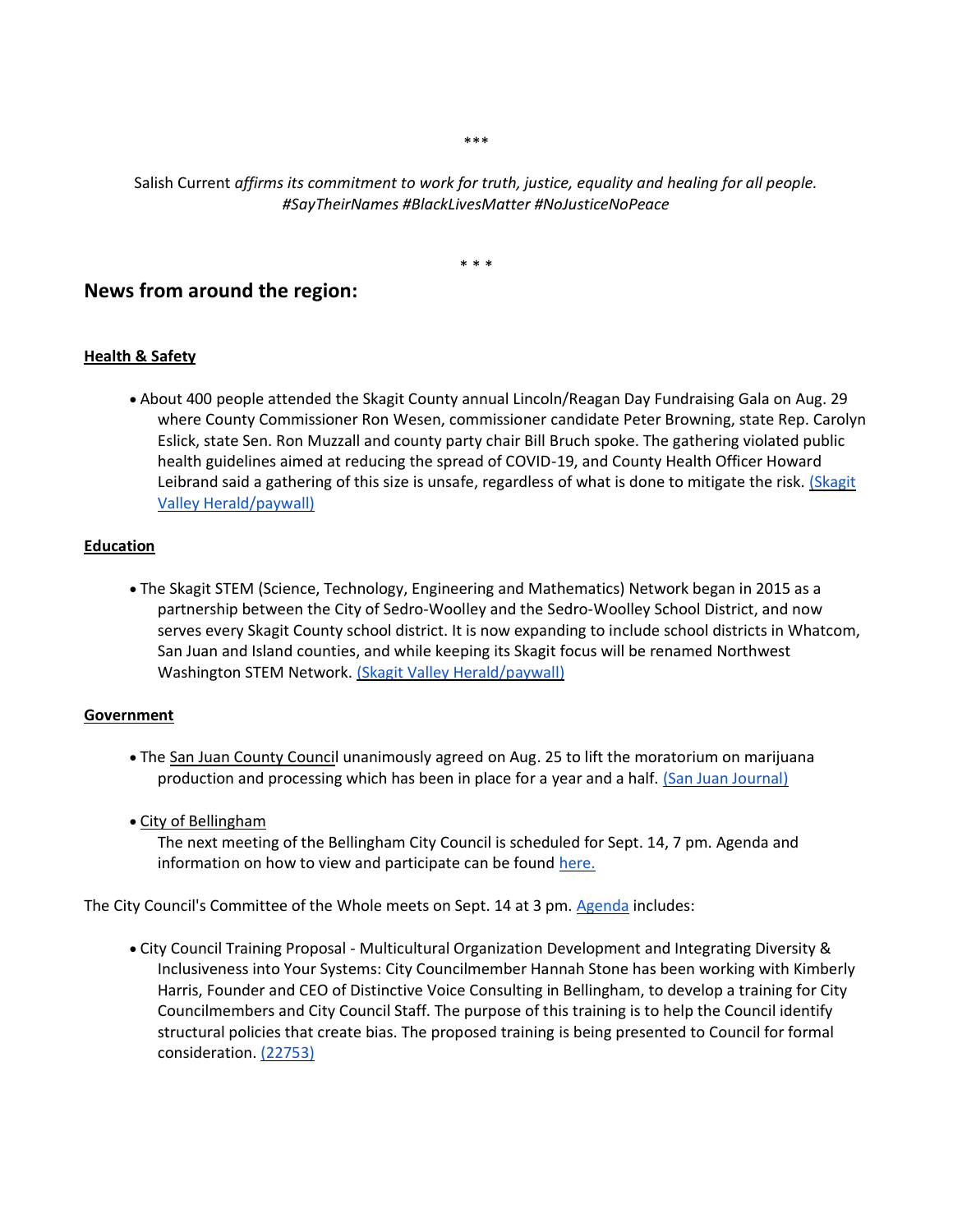- Overview of Citywide Complaint Policies: Staff will present an overview of the City's complaint process. The presentation will include a review of the City's complaint policies (PRA 03.08.01 and PER 11.02.01 - PRO 01). These policies articulate how complaints are addressed both internally and externally. Additionally, staff will provide an update on the Safe Spaces Program, a secondary complaint process contracted with the Whatcom Dispute Resolution Center. [\(22357\)](https://meetings.cob.org/Documents/ViewDocument/Agenda%20Bill%2022357.pdf?meetingId=2318&documentType=Agenda&itemId=15956&publishId=17258&isSection=false)
- An Update on the Partnership with Lighthouse Mission Ministries Base Camp Program and the City of Bellingham: Lighthouse Mission Ministries (LMM) and City staff will brief Council on the current status of the Base Camp COVID Emergency Shelter. Specific emphasis will be on strategies being implemented to address identified on- and off-site issues. [\(22665\)](https://meetings.cob.org/Documents/ViewDocument/Agenda%20Bill%2022665.pdf?meetingId=2318&documentType=Agenda&itemId=15933&publishId=17266&isSection=false)

### • Whatcom County

The next meeting of the Whatcom County Council is scheduled for Sept. 15, 6 pm. How to participate, click [here.](http://www.whatcomcounty.us/3415/Participate-in-Virtual-Council-Meetings) [Agenda](https://whatcom.legistar.com/View.ashx?M=A&ID=735033&GUID=9B33ADCB-3FB2-4C89-9A2A-ABF3EA7C4A3F) includes:

- Public hearing on an ordinance granting Cellco Partnership d/b/a Verizon Wireless, a non-exclusive franchise for the provision of wireless telecommunications services. [\(AB2020-086\)](https://whatcom.legistar.com/View.ashx?M=F&ID=8081102&GUID=94AEF519-07CB-484B-8F7C-F9E785500206)
- Consent Agenda items AB200-335 -- AB2020-343: Request authorization for the County Executive to enter into interlocal agreements between Whatcom County and the Skagit County Sheriff's Office, the Marysville Police Department, the Bellingham Police Department, the Anacortes Police Department, the Sedro-Wooley Police Department, the Mount Vernon Police Department, and Skagit Valley College for the use of the Plantation Rifle Range to train personnel, in various contract amounts.
- Request authorization for the County Executive to enter into an interlocal agreement between Whatcom County and Washington State Department of Commerce for funding to develop and expand shelter programs, in the amount of \$1,194,211 [\(AB2020-376\)](https://whatcom.legistar.com/View.ashx?M=F&ID=8774081&GUID=14052FB8-B779-48F5-B3E3-4C3CB50A7372)
- Port of Bellingham

The Sept. 1 meeting of the Port Commission can be viewed on YouTube [here.](https://www.youtube.com/watch?v=ZmWGx4CqpUw)

The next meeting of the Port of Bellingham commissioners is scheduled for Sept. 15. Agenda and ways to participate are found. Scheduled is a centennial presentation on port history.

#### **Nature**

- The bat-killing disease white-nose syndrome is edging closer to Skagit County, with infected bats recently found in Snohomish and Chelan counties, according to state and federal wildlife agencies. [\(Skagit Valley Herald/paywall\)](https://www.goskagit.com/news/local_news/bat-disease-edges-closer-to-skagit-county/article_8129fe91-ac2c-5d29-b6eb-ea81ad83aeee.html)
- As of Sept. 4, 145 green crabs were caught this summer in the Blaine area. Scientists trapped 33 European green crabs last week, 28 of which were in the mouth of Dakota Creek – one of the highest week's capture since trapping for the invasive species began in late May. [\(The Northern Light\)](https://www.thenorthernlight.com/stories/145-invasive-european-green-crabs-caught-in-drayton-harbor,11435)